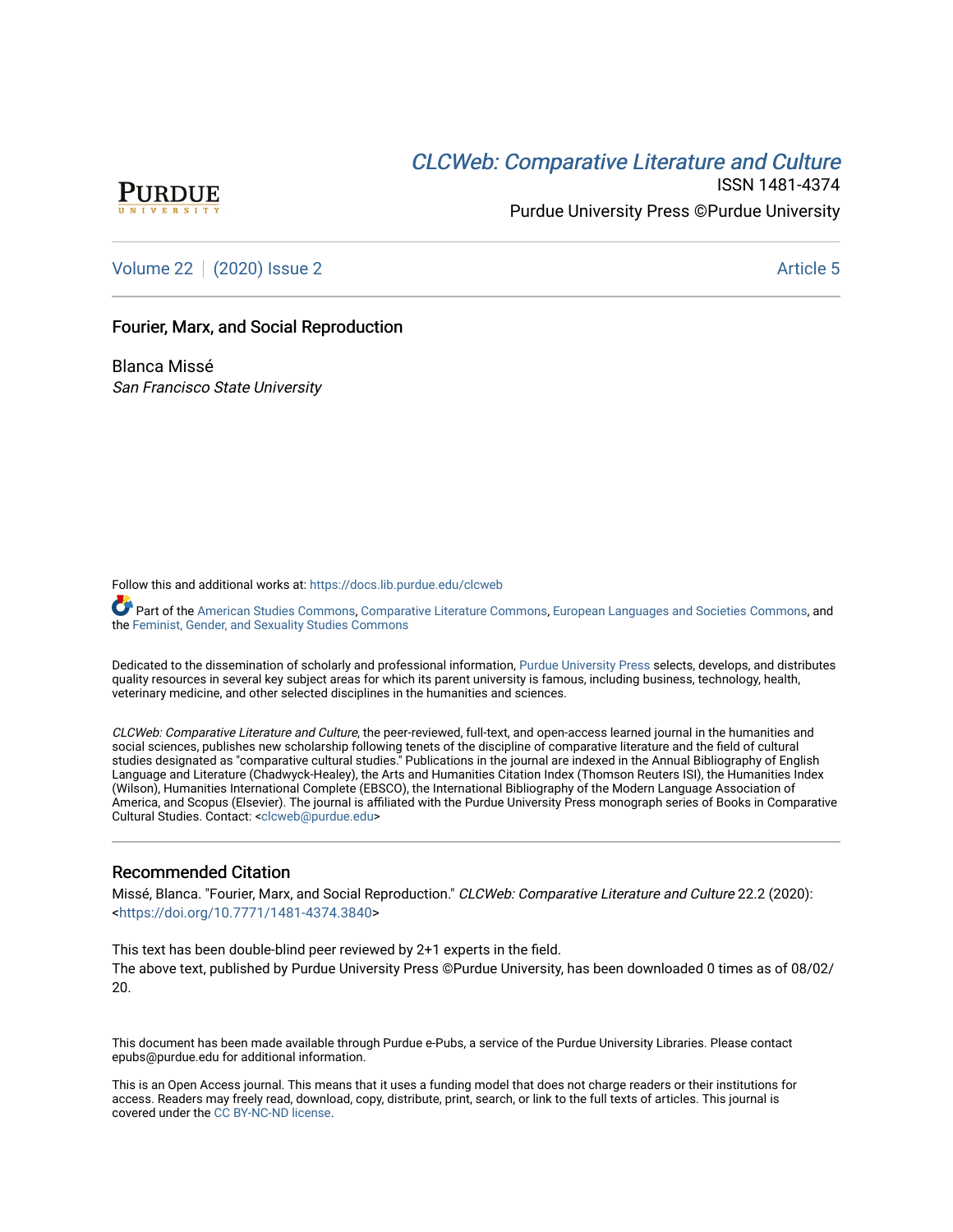**PURDUE** UNIVERSITY PRESS <[http://www.thepress.purdue.edu>](http://www.thepress.purdue.edu/)

# *CLCWeb: Comparative Literature and Culture*

ISSN 1481-4374 [<http://docs.lib.purdue.edu/clcweb>](http://docs.lib.purdue.edu/clcweb) Purdue University Press **©**Purdue University

*CLCWeb: Comparative Literature and Culture*, the peer-reviewed, full-text, and open-access learned journal in the humanities and social sciences, publishes new scholarship following tenets of the discipline of comparative literature and the field of cultural studies designated as "comparative cultural studies." In addition to the publication of articles, the journal publishes review articles of scholarly books and publishes research material in its *Library Series.*  Publications in the journal are indexed in the Annual Bibliography of English Language and Literature (Chadwyck-Healey), the Arts and Humanities Citation Index (Thomson Reuters ISI), the Humanities Index (Wilson), Humanities International Complete (EBSCO), the International Bibliography of the Modern Language Association of America, and Scopus (Elsevier). The journal is affiliated with the Purdue University Press monograph series of Books in Comparative Cultural Studies. Contact: [<clcweb@purdue.edu>](mailto:clcweb@purdue.edu)

# **Volume 22 Issue 2 (June 2020) Article 5 Blanca Missé,**

**"Fourier, Marx, and Social Reproduction"** <http://docs.lib.purdue.edu/clcweb/vol22/iss2/5>

Contents of *CLCWeb: Comparative Literature and Culture* **22.2 (2020)** Special Issue *The Politics of Social Reproduction.* **Ed. Kelly Gawel and Cinzia Arruzza** [<http://docs.lib.purdue.edu/clcweb/vol22/iss1/>](http://docs.lib.purdue.edu/clcweb/vol22/iss1/)

**Abstract:** This article establishes a conversation between the work of materialist socialist Charles Fourier and Marxist social reproduction theory (SRT). SRT has laid the ground to explore who produces the producer, in order to analyze and integrate the role of reproductive labor into a comprehensive Marxist view of the capitalist economy. In the context of the critical re-appraisal of the labor of social reproduction, Fourier offers a key materialist perspective which is also present in Marx: the identity between labor and desire in the socialist project. Fourier's materialism, I show, greatly influenced both Marx and Engels, for whom labor was also to be re-organized in order to fulfil human passions, according to our natural inclinations and needs, and not the other way around. Revisiting reproductive labor from a Marxist and Fourierist lenses is thus also reconnecting with our bodies and desire in a Spinozist manner, and envisioning that any social transformation will also be the result of a dialectical revolution initiated from below, at the level of the living infrastructure or affect. In Fourier, the continuity between production and consumption (and between humanity and nature) is a guiding principle for the socialist society to come. This article argues that in addition to the critique of existing power structures and forms of alienated labor that must be materially and strategically replaced, Marxism also needs to cultivate forms of labor and modes of the labor process where pleasure is affirmed, and where desire can find fertile grounds to re-imagine a different society and push back against the rule of capital.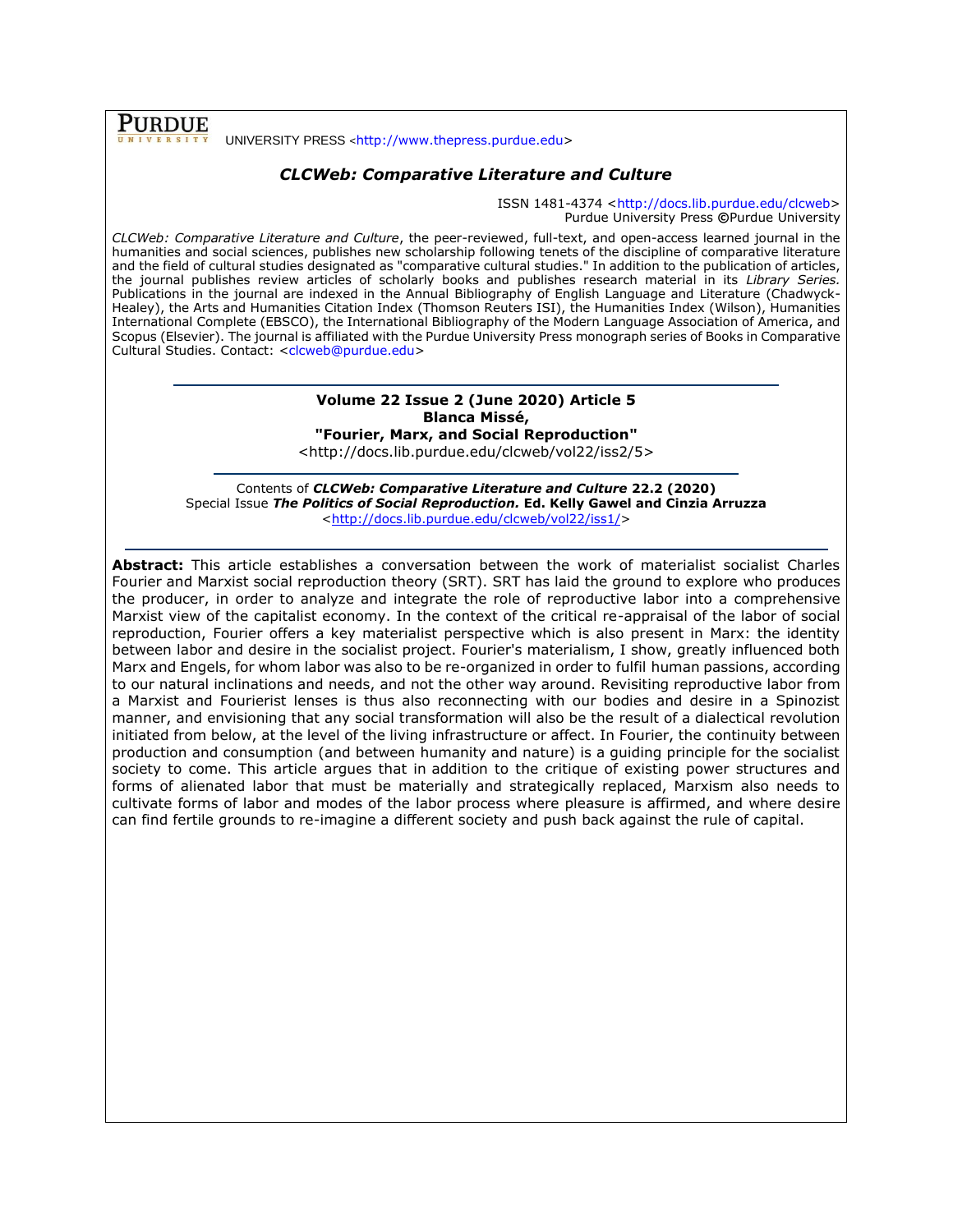## **Blanca MISSÉ**

#### **Fourier, Marx, and Social Reproduction**

### **Social Reproduction Theory and the Actuality of Fourier**

Social reproduction theory (SRT) has expanded our understanding of the kinds of labor necessary for the survival of the capitalist system. Marxism established a long time ago that the essence and engine of the capitalist system is productive labor, that is, the labor that produces commodities, and thus surplus labor and profit. In the 1980s Marxists like Lise Vogel, and later SRT theorists sought to further expand the analysis of political economy by looking at the material roots of the existing gendered division of labor within the capitalist mode of production. By asking the reflexive question of "who produces the producer?" and of "which labor processes produce her," they turned around the question of production to interrogate capitalism's own presupposed conditions: the constant availability of labor power, capitalism's "special commodity" (Vogel; Luxton; Bhattacharya; Ferguson).

In this new theoretical horizon both reproductive labor and the whole sphere of social reproduction (the labor of care, education, cooking, cleaning etc.) have been brought to the forefront. As Tithi Bhattacharya argues "human labor is at the heart of the creating and reproducing society as a whole, and both the production of commodities and the production of people need to be connected in the "systematic totality of capitalism"(2). SRT is set to lay out a unitary conception of the circuits of production and reproduction.

In fact SRT is more than a complement to Marx's *Capital*, or a regional extension of the Marxist critical method to the unexplored undergrounds of capitalism. In articulating growing and pressing ecological and feminist demands and concerns, SRT has enabled a double shift inside Marxist theory itself, and a revamping of its theoretical tools. First, it has accomplished a broadening of the concept of labor by specifying the different components of "necessary labor" under capitalism, by showing how a portion of that necessary labor is realized by non-capitalist means. Second, it has re-centered human experience in the labor process itself, so that the relation between work and desire, and that of humanity and nature can be revisited with new light.

Regarding the first shift, the broadening of the Marxist concept of labor beyond its focus on productive labor, SRT has, as Susan Ferguson argued, included "the processes outside of direct production-relations that are necessary to capitalism's survival" (49). SRT, she further stated, "is not simply expanding the concept of labor in order to draw attention and valorize a sphere of activity and set of relations that have hitherto been naturalized and largely neglected," it has more importantly advanced and is still developing "an argument about the internal relations between reproductive and productive labor" (49). Bhattacharya has showed the importance of Michael Lebowitz's work who, in *Beyond Capital* (1992), theorized "the moment of the production of labor power" as "'a second moment' of production as a whole," unearthing this "second circuit" of production necessary in the capitalist system, that of "wagelabor" (Bhattacharya 76). In fact, these theoretical shifts result from the application of the same method of analysis and critique Marx applied to the concept of value to the concept of labor itself, by showing what is presupposed and what is concealed. SRT not only expands *Capital*, it reflects critically on its concepts.

I argue that this reconceptualization of labor has allowed a second shift, that of considering analytically not only different forms of labor, but the labor process itself and its productivity from a noncapitalist perspective. SRT has enabled an anti-capitalist re-appraisal of the work of social reproduction as the labor producing and reproducing life. By doing so, it has opened the door to a critique of abstract labor and its multiple separations and alienations, and also to the revalorization of the sensuous and joyful dimension of labor, and the formulation of labor alternatives to capitalism's.

SRT's methodology, like that of Marx in *Capital*, refuses to believe and take at face value the "discourse" of capital about itself, that is to say, the epistemological categories and value systems capital generates, which are centered on commodity production and profit-making. As Bhattacharya stated "SRT displays an analytical irreverence to 'visible facts' and privileges 'process' instead. It is an approach that is not content to accept what seems like a visible, finished entity" (2). SRT's theoretical emphasis on *process* has the potential to go beyond its already ambitious project of continuing Marx's unfinished project of *critique* in *Capital*, and expand Marxist political economy beyond the critique of the forms of labor we must reject into the forms of labor we may desire.

In fact, the revalorization of the sphere of social reproduction or the "second circuit of production" is maybe bound to bring forward an added internal revolution of the goals of Marxist political-economic theory itself. Lebowitz argued that the two circuits of production, the visible one (commodity production), and the invisible one (social reproduction of labor power) are not only integrated in a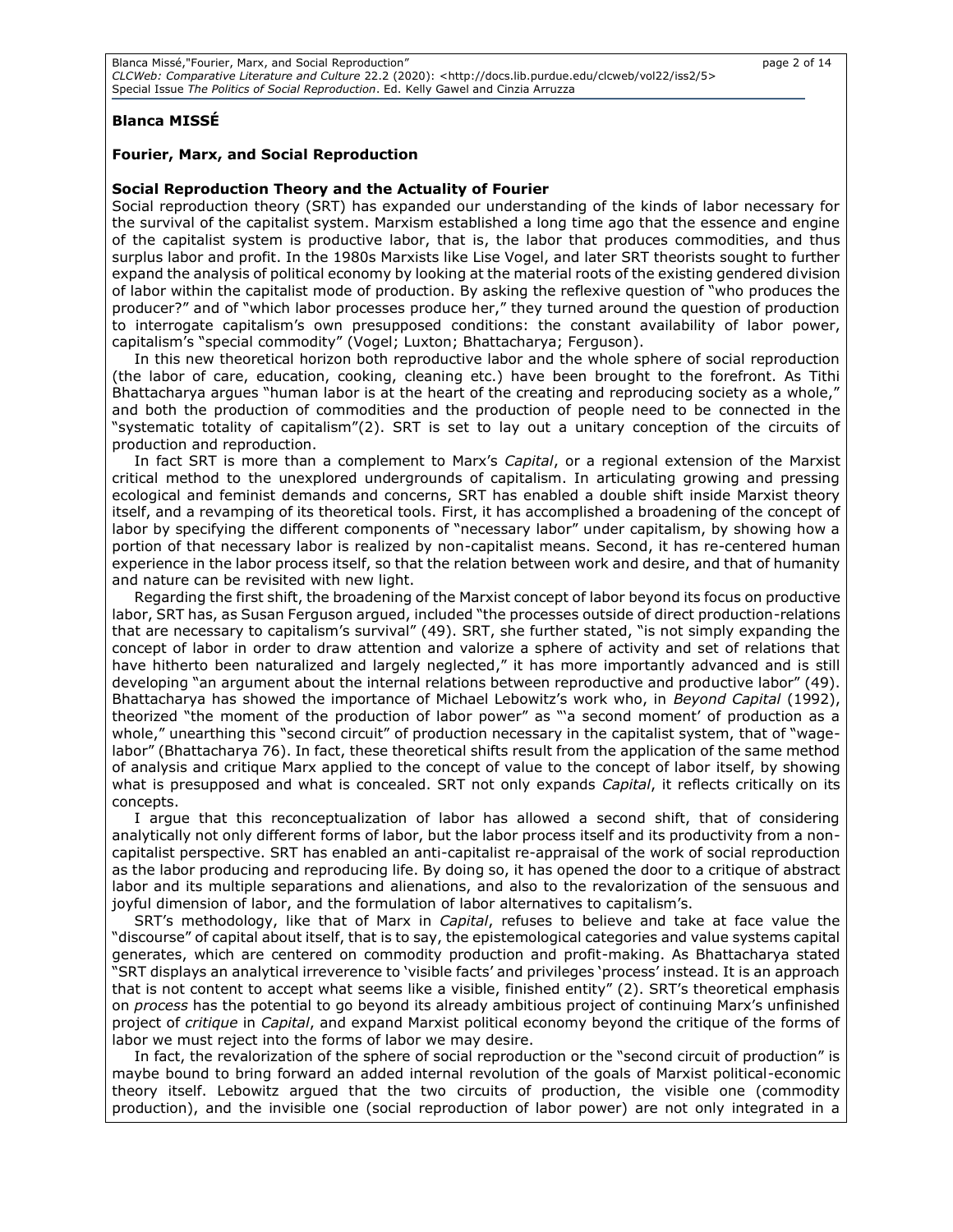Blanca Missé,"Fourier, Marx, and Social Reproduction" page 3 of 14 *CLCWeb: Comparative Literature and Culture* 22.2 (2020): <http://docs.lib.purdue.edu/clcweb/vol22/iss2/5> Special Issue *The Politics of Social Reproduction*. Ed. Kelly Gawel and Cinzia Arruzza

subordinated way, where social reproduction is geared towards the satisfaction of the needs of the production system; but that these "two moments" of production are also "two different goals, two different perspectives on the value of labor power: while for capital, the value of labor power is a means of satisfying its goal of surplus value... for the wage-laborer, it is the means of satisfying the goal of self-development" (Lebowitz 127). The sphere of social reproduction is surely as Bhattacharya argues a growing and significant "site of class conflict," where different projects oppose each other (work for profit or work for life and self-development), and if Lebowitz is right, it is also a fertile ground for formulating a new political economy of emancipated labor. If the two circuits of labor offer two competing critical standpoints on the "value of labor," that is, on what makes labor valuable, then Marxist political economy must go beyond critique of the categories of bourgeois political economy, and develop critically and practically alternative forms of value and labor as inherently emancipatory, which achieve the goal of "self-development."

Thus, to reground the Marxist-feminist critique of capitalist political economy on its human, natural and subjective dimension, requires both a continuation of the work of analysis and critique, and a foregrounding of possible alternatives of liberation by offering the basis and experiences to re-imagine possible forms of emancipated labor, of desirable labor, as Charles Fourier did.

In this article I would like to advocate for revisiting Fourier's materialist and Spinozist socialist philosophy, which centered the labor of social reproduction and the need to restore the link between labor and desire. Re-engaging SRT via Fourier's materialist socialism brings forward an often overlooked dimension of Marx's political economy: the critique of both alienated labor and pleasure, and the project of re-establishing the identity of labor and enjoyment. It is precisely in and from the work of early 19th century French Socialist Charles Fourier that Marx and Engels drew the project of restoring the lost identity of labor and enjoyment, and of enabling a reconnection of the worker with her natural being and her pleasures.<sup>2</sup> I argue that Marx's materialism inhabits a sort of "second circuit" of its own, which structures (or undoes) from below Marxist political economic theory, a "circuit" or dimension that is rarely brought to the surface but that SRT has the possibility of exploring and unleashing.

Returning to the Spinozist trend of materialism alive in Fourier and very clearly in the young Marx of the *Economic and Philosophic Manuscripts*, and more subtly in the *Grundrisse* and *Capital -* but also in Engels's work - requires first a reappraisal of Fourier's socialism often dismissed as "utopian."

#### **Early Industrialization and Fourier's Focus on Reproductive Labor**

Charles Fourier (1772-1837) developed his materialist critique of capitalist society from the early 1800's through the end of the 1820s in the early moments of industrialization in France, and before the height of the industrial revolution and the generalization of large scale factory (Granter). The industrial boom in Europe, which as Eric Hobsbawm reminds us began rather in the 1830s, came even later in France. And it was only in the 1840s that the "characteristic social problems of industrialism - the new proletariat, the horrors of uncontrolled breakneck urbanization - were the commonplace of serious discussion" (Hobsbawm, *Age of Revolution* 173). Yet, as William Sewell has argued while "to speak of France in the first half of the nineteenth century as an industrial society may be an exaggeration," "what now appears as the hesitant beginnings of a long and slow development seemed to be a major departure to contemporaries even a very few steam engines or blast furnaces or spinning mills could make a powerful impression on people who had never seen them before" (143).

Fourier was a first-hand witness of the first effects the structural social transformations brought by industrial capitalism, of the transition from the "old" to the "modern" socio-economic world in the aftermath of the French Revolution. The Revolution Fourier lived through had destroyed the pre-existing "hierarchy of bodies and communities" from the *ancien régime*, and instituted instead a nation of individual citizens, "whose labor on nature - their 'industry' - gave rise to property" at least in theory, setting the ground for a new "industrial society" understood at the time as a "voluntary association of productive citizens" (Sewell 144-145).

Between 1791 and 1816 Fourier travelled throughout France as a commercial representative, going to major industrial sites such as Paris, Lyon, Marseille, or Rouen. (Beecher, *Fourier*). At that time France was still a mostly rural country, for in 1806, only 37 towns had more than 20,000 inhabitants, adding to a total of 6.7% of the total population (INSEE, 1).<sup>5</sup> Still, at that time Paris already had half a million

 $2$  For a comprehensive account of the influence of utopian socialism on Marx and Engels see Hobsbawm "Marx, Engels and Pre-Marxian Socialism"; and Leopold. For a reappraisal of the importance of Fourier in Marx's socialism see Abensour.

<sup>5</sup> See also Moret..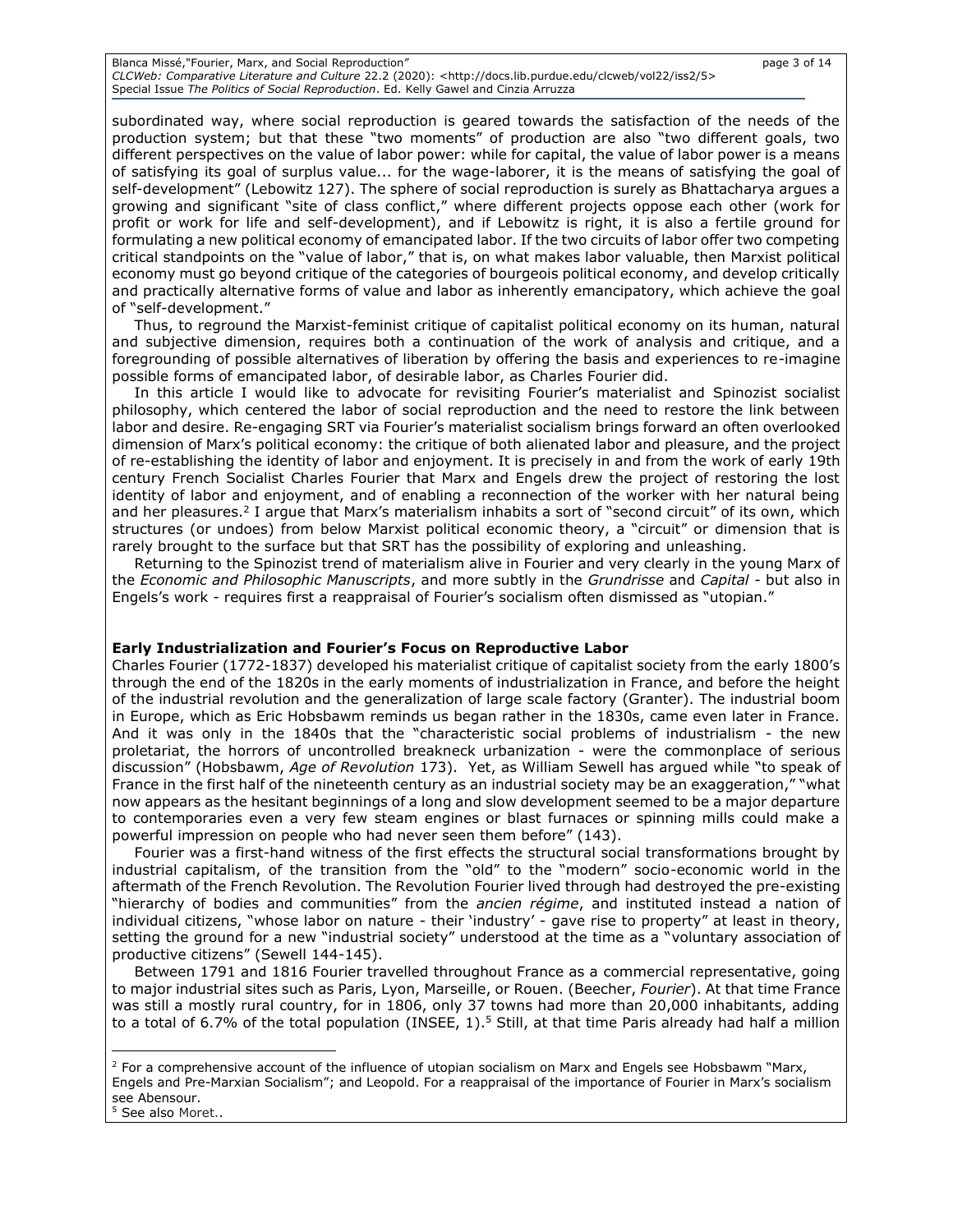Blanca Missé,"Fourier, Marx, and Social Reproduction" page 4 of 14 *CLCWeb: Comparative Literature and Culture* 22.2 (2020): <http://docs.lib.purdue.edu/clcweb/vol22/iss2/5> Special Issue *The Politics of Social Reproduction*. Ed. Kelly Gawel and Cinzia Arruzza

inhabitants, which was set to double by 1850. Fourier saw first-hand the deep social changes brought by the fast development of urbanization and industrialization, especially the extremely long working days of both working class women and men (for women accounted for roughly 30% of the workforce in the early phase of industrialization), and the rapid and violent process of separation of the sphere of production and that of social reproduction (Offen, 211). 6 Indeed, from his first major work on (*The Theory of the Four Movements*, 1808) Fourier perceived the rapid institutionalization of a new

hierarchical relation between the factory and the household, between productive labor and reproductive

labor, and how this hierarchy was replicated between the industrial city and the agrarian countryside. The city, and especially Paris, was becoming a theatre of inequalities, and the place where a new incoherent and duplicitous political economy was quickly developing, an economy led by "commerce" and greed, where labor itself had lost its inherent meaning and become a degrading imposition for millions of workers. As John Butt mentioned in relation to Robert Owen, a Welsh social utopian of the same generation as Fourier, "there was a common place fear that society was in a process of disintegration" (Butt x). In such a context, one can better understand Fourier's impulse to move away from the city and the world of commerce and industry, and his desire to restore this broken link, between production and reproduction, a coherence of the labor process. Fourier saw in the labor of social reproduction a form of labor that could rebuild the social bond, because it would be grounded labor in a contained and coherent political economy at a human scale and reconnect it to nature. It is in a reenvisioned and emancipated sphere of social reproduction that production can be directly linked again to consumption, labor can become "attractive" again and foster individual development, and relations of care, love and sex can be cultivated in a non-alienating way.

#### **The Hegemony of Reproductive Labor and Social Reproduction in Fourier's Socialism**

Fourier's socialist project was sustained by his theory of "attractive industry," that is, of a new social organization of labor in the Phalanstery aimed at rendering labor "attractive" again, which was fully developed in the three volumes of the *Theory of Universal Unity* (1822-1823) and then popularized in the *New Societary and Industrial World* (1829).<sup>7</sup> In the former work Fourier asserts that "in order to attain happiness, it is necessary to introduce it into the labors which engage the greater part of our lives. Life is a long torment to one who pursues occupations without attraction" (*Theory of Universal Unity* 147).<sup>8</sup>

In both works he proposed a reorganization of the social division of labor that would radically recenter and expand the sphere of social reproduction understood in the broader sense Johanna Brenner and Barbara Laslett gave to it: "among other things, social reproduction includes how food, clothing, and shelter are made available for immediate consumption, how the maintenance and socialization of children is accomplished, how care of the elderly and infirm is provided, and how sexuality is socially constructed" (314).

The attractiveness of labor for Fourier is mainly to be found in the labor process itself, but not in every kind of labor. It is the labor of social reproduction, that is, the labor inhabited by the logic of the production and reproduction of life, that can become more immediately and naturally attractive. In the *New Societary and Industrial World* (1829) work activities are broken down and reorganized into "series" with a mathematical formula. There "manufacturing" series, the industrial production of commodities, will only occupy 20 out of 135 series (Fourier, *Nouveau monde* 135-139). Thus, in Fourier's socialist vision roughly 85% of the necessary labor to be performed will be reproductive labor: there will be 30 work series devoted to livestock farming or rather to the cultivation of the "animal kingdom," 50 devoted to agriculture or the "vegetal world" producing food for immediate consumption, and finally around 40 series devoted to "domestic labor," which are carefully numbered and detailed as follows:

1.2.3. The Storehouse Series for hay, vegetables, and foder… - 4.5.6. The Wine cellar… - 7.8.9. The Fruit Cellar …- 10. The Ground cellar. - 11. The oil store. - The General seed shop. - 13. The Dairy, minus the Cheese factory (14. 15.) - 16. Waiters and Rooms-servants who serve tables and lodgings. -17. Furnishers, maintenance of furnishing from mirrors to pots and pans. -18.19 Irrigation, including care of pumps and pipes. -20. Nursery maids… -22. The Nurses, and Nurse-men, working with children who are 2 to 3 years old in order to ascertain and develop their industrial vocations. -23. The Mentors and Mentorines, working with children 3 to 4 1/2 years old to draw out and evaluate their personalities... - 24. Medicine.... - 25. Teaching, much more extensive than in the civilized state. I include here agricultural and manufacturing education. - 27.28. The Little Hordes and Little Bands. - 29.30.31 Harmony, both vocal and instrumental… -32. The Drama…-33. The

 $6$  On the social transformation of Paris in the 19<sup>th</sup> century see also Gribaudi; Harvey, and Hazan.

 $<sup>7</sup>$  On Fourier's social philosophy see Debout; Hemmens, and Tacussel.</sup>

<sup>8</sup> Quoted in Fourier, *Selections* 166.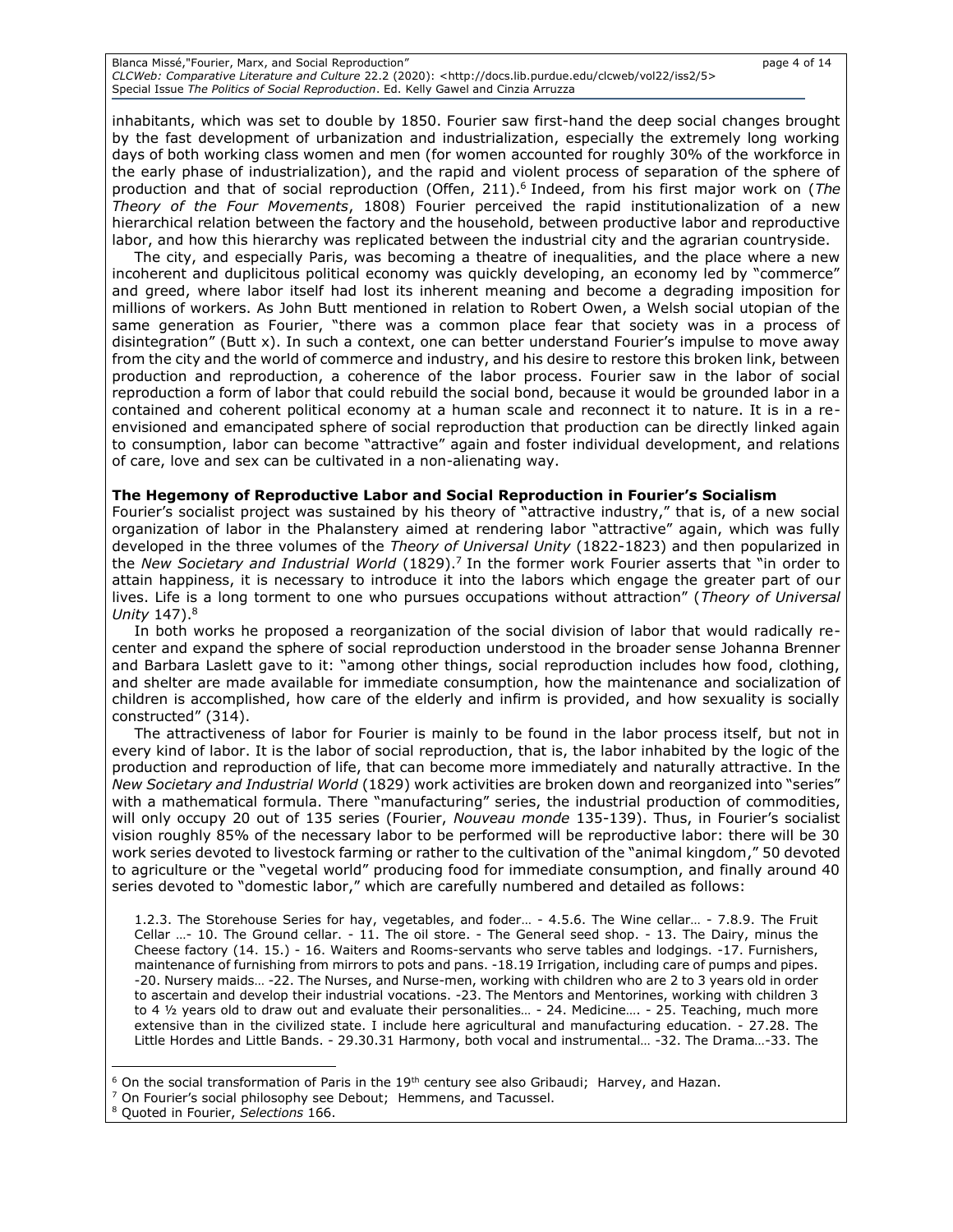Opera, all types. -35.35 Choreography and Gymnastics. 36 Periodic Drudge Duty. (Fourier, *Utopian Vision* 285-286)

Furthermore, Fourier proposes to do a careful selection of industrial operations, because "the goal is to establish between manufacturing and agriculture, a convenient reciprocity that will allow these two types of industry to contribute to each other's success" (*Nouveau monde* 139-140). Manufacturing series and branches need to be chosen according to the criteria that will stimulate the "cabalist passion," that of productive emulation and interest and also according to "local interest," and local possibilities (140). There is for example no sense in developing intensive textile production if there is not cotton production in the phalanstery.

The centrality of reproductive labor, however, is not accidental. Fourier perceived that these forms of labor, which have been disregarded and rejected by industrial capitalism as "unproductive," were the ones that better managed to partially escape the increasing alienation of "civilized industry," and Marx was right to assert that "Fourier, like the Physiocrats, regarded agriculture as at least the best form of labour" ("Manuscripts" 345). One clear reason for this preference is Fourier's hostility to the world of commerce and the world of commodity production. Fourier is interested in reproductive labor, that is in forms of labor production for immediate consumption, because the alienating mediation of commerce, or false exchange, can be entirely avoided. In the sphere of social reproduction use values are produced for their own sake, not because of an abstract demand of the market.

Yet, the avoidance of the market alone does not explain the preference for agriculture and cooking in the phalanstery. The second reason behind the revalorization of reproductive labor is the elimination of another mediation between man and nature, that of the machine. In the labor of cooking, gardening or caring, Fourier perceived a still unbroken sensuous dimension of labor, and therefore the possibility of renewing a sensuous, pleasurable and passionate relation with nature, including our own human nature.

In Fourier's emancipated version of a sphere of social reproduction, labor is performed for immediate consumption, and in this proximity and cycle of production for reproduction of life the human relation with nature is re-established, and the sensual and affective dimension of labor is reactivated. The phalanstery is designed to be an inverted form of industrial capitalism not only in the organization of labor, but also (and this is a difference with Marx) with the kinds of labor performed, for machinery and manufacturing are to be reduced to the minimum, and human direct contact and interaction with nature to be both maximized and intensified.

Social reproduction theory has shown how the integration of commodity production and the reproduction of labor-power in capitalism is neither harmonious nor a horizontal one. As Bhattacharya argues: "in capitalism productive labor for the market is the sole form of legitimate "work," while the tremendous amount of familial as well as communitarian work that goes on to sustain and reproduce the worker, or more specifically her labor power, is naturalized into nonexistence" (2).

Fourier's socialism does not mechanically invert this capitalist hierarchy, by valorizing the labor of social reproduction at the expense of the industrial one. Rather, Fourier wants a total reabsorption of industrial labor or manufacturing into the sphere of social reproduction. What Fourier rejects is the historical aberration of separating the production of use values from the social cycle of production and reproduction of life, that is the historical and social separation of both spheres or circuits accomplished by capitalism. His socialism aims instead at re-establishing the interconnectedness of the whole process of production and reproduction of life.

#### **Cooking as Propaedeutics**

Of all of the forms of reproductive labor Fourier cherished, he held cooking, which he elevated to almost a science in his tirades on "gastrosophy," in the highest esteem (Levi). Cooking provides in a condensed form both the radical experience and the political formula of a new socialist political economy, that of social harmony, and this is why Fourier argues it entails a double value: "the art of cooking, which is held in such contempt by the philosophers, has the same effect on agricultural emulation that grafting has on fruit: it doubles the value" (*Utopian Vision* 287).

From a practical point of view the joy of cooking itself "serves to initiate workers in industrial attraction," cooking is pleasurable, and contributes to the liberation of desire. The practice of cooking produces an irresistible and almost universal effect: "to develop a great variety of tastes of all types of food*,*" that is, to develop through consumption taste and human sensibility to an ever-growing variety of physical pleasures, or what Fourier calls a sort of natural "luxury" (*Utopian Vision* 281). The activity of cooking is the place for the multiplication of nuances in taste, for the productive expansion of sensual desire: "The penchant for nuances in the cooking and preparation of food springs up whenever it is not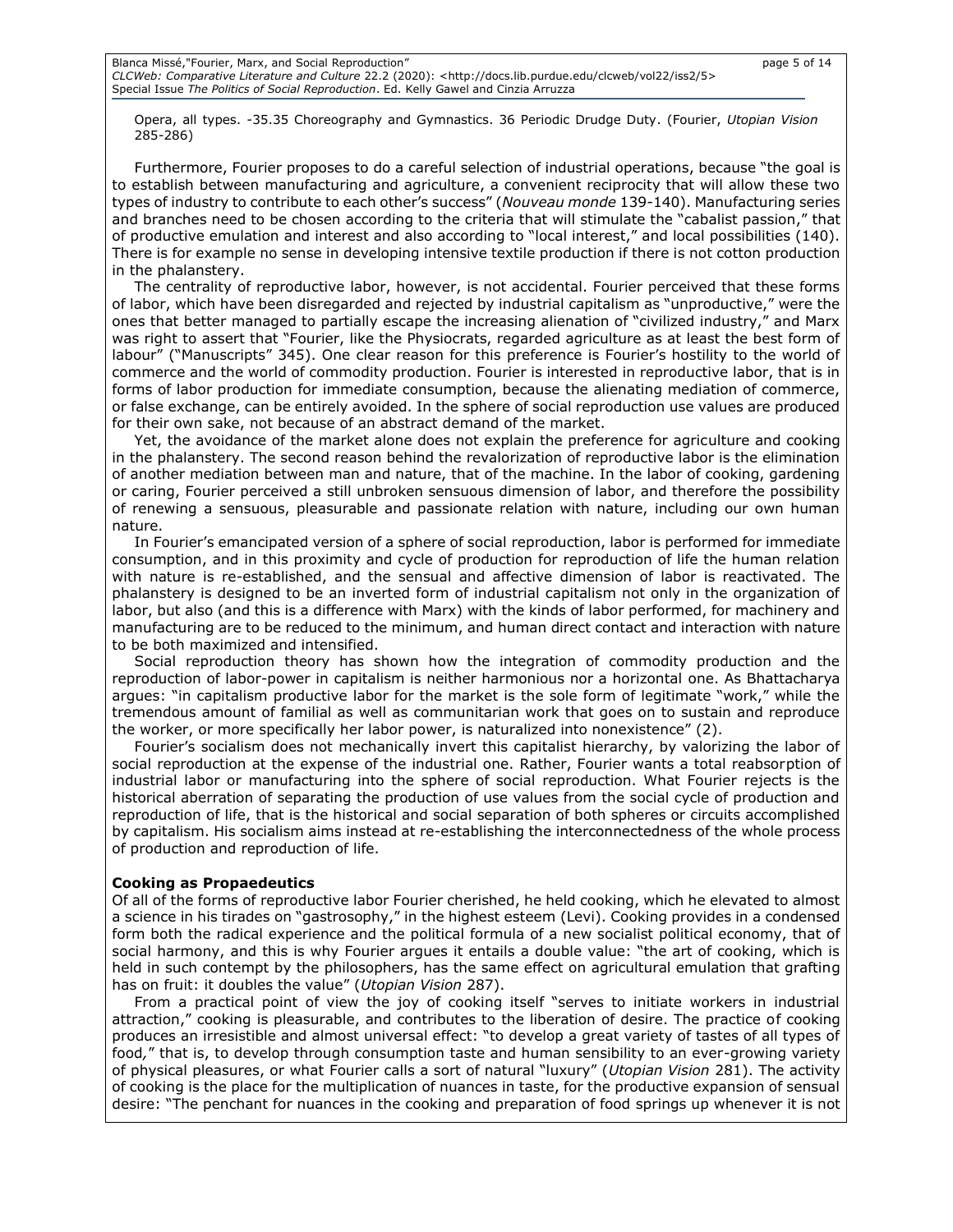repressed" (281). It also demonstrates the inadequacy and the cruel limitations of the capitalist mode of production: "I know it would be impossible to satisfy this multiplicity of tastes in civilization. A household would be ruined if it tried to prepare food in half a dozen ways for the father, mother, children and servants" (281).

Yet there is a second and specific quality in cooking: its experience brings forward the theoretical elements of a new political economy that puts consumption (and not profit or the abstract demands of the market) at the center of the process of production. Cooking is rooted in experience of both producing a meal and consuming it. In it, production and consumption are neither separated or alienated from each other, rather, cooking requires a constant back and forth between production and consumption, between preparation and tasting, a work of the bee so both activities, become reciprocally adjusted the one to the other, establishing a continuum in the experience (284).

In fact, Fourier does not propose only a new division of labor, but also a new theory of value or "wealth": "In Harmony real wealth is based on: 1) The greatest possible consumption of different kinds of food; 2) The smallest possible consumption of different kinds of clothing and furniture" (288). What is produced, or rather reproduced in the political economy of the phalanstery is then a re-animating relation with nature.

Fredric Jameson argued that there is in Fourier's socialism a social ontology, a "coordination of base and superstructure, so to speak: in other words the ways in which the individual passions (cultural) themselves take charge of and organize the figures of the mode of production itself (the "infrastructure" or shape, size and dynamic of the various groups)" (246). The subsumption of productive labor into social reproduction is also accomplished in Fourier in the labor process itself, in the reconnection of production to consumption, and not only in the reorganization of the social division of labor. As Jameson notes, the homology between production and reproduction, and between production and consumption, is akin to the "identification of the two fundamental levels of being," Body and Mind, in the Spinozist ontology of nature (246).

## **Socialist Social Reproduction or the Natural Reproduction of Nature**

For Marx, under capitalism productive labor is the labor that produces surplus value, but also, as generally all labor does, that "reproduces the capital-relation itself": "The capitalist process of production, therefore, seen as a total, connected process, i.e. a process of reproduction, produces not only commodities, not only surplus-value, but it also produces and reproduces the capital-relation itself; on the one hand the capitalist, on the other the wage-laborer" (*Capital* I: 724). The question posed to socialism, then, is: What social relation is to be reproduced in a socialist society? Or in other words, what does socialist social reproduction look like?

For Fourier, it is not enough to break labor free of its relation to capital and to end the subordination of reproductive labor to productive labor, and the subordination of consumption to production. Labor and human activity must become "productive" again in a radically new way, they must provide an experience of fulfilment and thriving, they must produce life, and a joyful and liberating relation with nature, and the way to do this is by bringing forward the immanent desire and pleasure of the labor activity itself.

The subtitle of *New Industrial World*, "Natural Societary Method," is to be interpreted in a clearly Spinozist materialist way. Fourier's method consists precisely in rebuilding a new society following Nature's own method, yet Fourier does not have a normative conception of nature. Labor is the place where humans express their natural self, their inner passion or desire, understanding expression in Spinozist terms as "the revelation of, or encounter with that which already existed, that which was always immanent" (Fox 47). And the first thing that already exist are our passions and desires, often repressed and unsatisfied.

As Fourier argues, *"*if we want to reveal nature's wishes we need to forget what should be, i.e. duty, and analyze what is" (*Theory of Four* 75). Nature is already present in us, through passions and desires, we just need to learn to listen to them, and follow them. Or as the young Marx put it in a famous letter to Ruge in 1843: *"*For the dream to become reality, it is sufficient that, here and now, humanity be aware of its ancient desire in order to give it existence, to actualize and see the birth of a new society" ("Letter" 145).

The method and science of constructing series are there to stimulate the Spinozist *conatus* or our fundamental desire for preservation and expression that Fourier calls "passionate attraction." Passionate attraction in labor or in affectionate exchanges is to be distinguished from a sort of mechanical or alienated attraction, that is, from an external action produced by an outside force instead of being caused by an inner desire. Breaking with the Newtonian mechanical model, and borrowing a Spinozist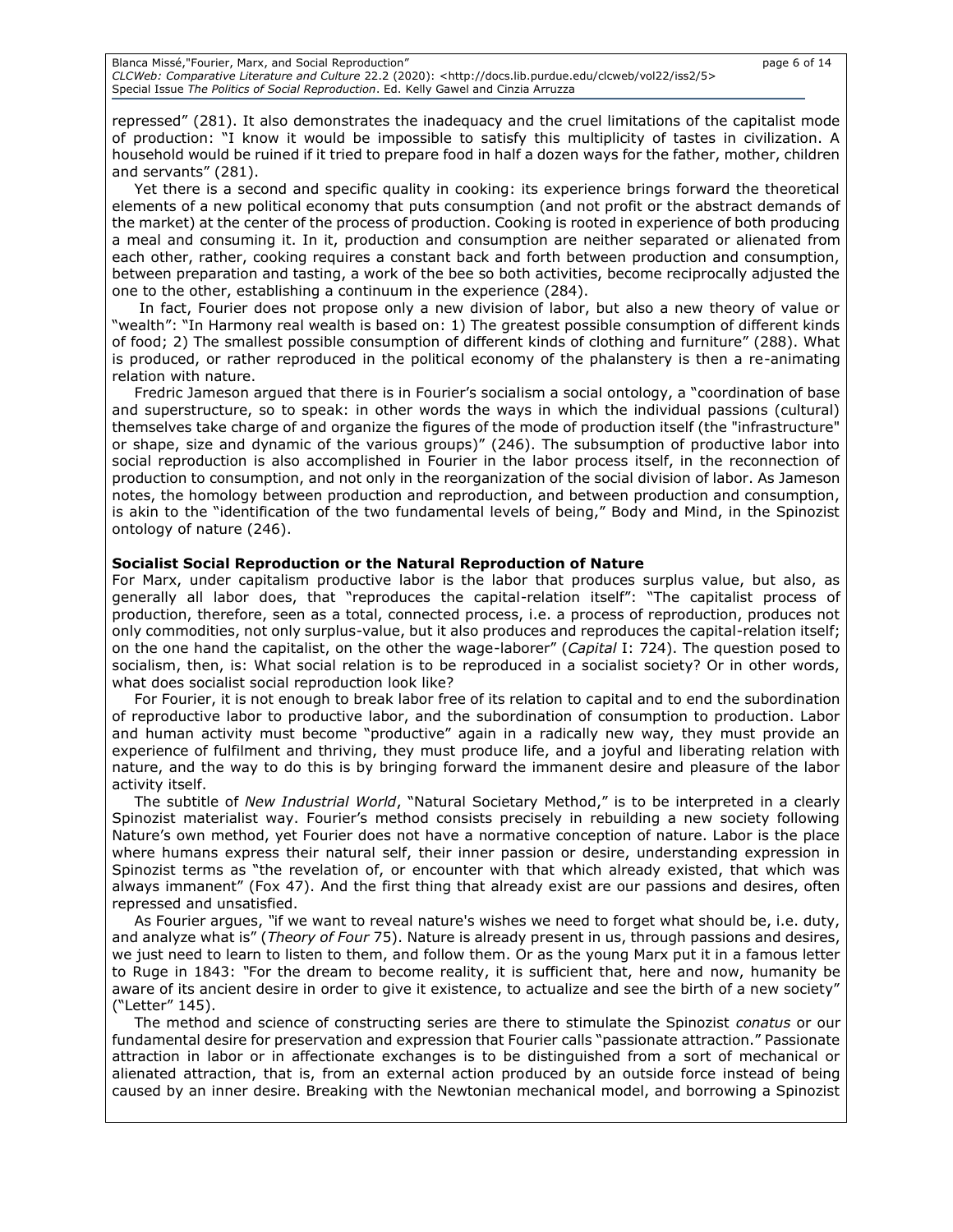| Blanca Missé,"Fourier, Marx, and Social Reproduction"                                                                          | page 7 of 14 |
|--------------------------------------------------------------------------------------------------------------------------------|--------------|
| CLCWeb: Comparative Literature and Culture 22.2 (2020): <http: 5="" clcweb="" docs.lib.purdue.edu="" iss2="" vol22=""></http:> |              |
| Special Issue The Politics of Social Reproduction. Ed. Kelly Gawel and Cinzia Arruzza                                          |              |

model of expression, Fourier redefines attractive labor as a self-renewing form of labor, a labor whose intrinsic qualities and experience activates the human subject to keep going and encourage others.

Passionate attraction then is also opposed to duty and any moralization of work, "duty is man-made, attraction comes from God." "Instead of trying to correct the passions" Fourier argues we should "try to discover nature's motives in giving the passions a dynamic so different from duty's" (*Theory of Four*  75). This is why he insists repeatedly that the "new order" will not "change the passions in any way: neither God nor man can do that; yet it is possible to change their course without altering their nature" (13). To "alter" the nature of our existing passions, which are warped up, bottled up, and repressed, means for Fourier to build a new social arrangement were passions will have "changed their course," redirect their internal energy and mode of expression and realization *"*without having changed their nature or their ultimate aim" (13). "What I want to do is to open up new opportunities and give them three or four times the scope to develop that they have in the incoherent order we live in" (14). The key to developing this passionate attraction does not rely on any external force (a new state or constituent power), but on a different practical experience of the world and ourselves through emancipated labor. The key to enabling or developing a fulfilling passionate attraction towards our practical activity and in our social and love relations is already present and inscribed in ourselves, because "passionate attraction is the impulsion given by nature before reflection, and persisting despite the opposition of reason, duty and prejudice" (17).

## **The Socialization of Domestic Labor and the Emancipation of Care Work**

Passionate attraction is to be socially developed for Fourier in three parallel ways, all of them corresponding to forms of reproductive labor: the development of "luxury or the pleasure of the five senses," the development of "affectionate relations" in groups and social groupings through social services and care work, and the "mechanism of passions, personalities and instincts" which guarantees the "universal unity," namely, the unity of society as a whole, and of society with nature, in a harmonious way (*Nouveau* 47). The importance of developing the "luxury" of our senses is one of the reasons why for Fourier "work with plants and vegetables is preferable to work in manufactures because it has more intrinsic attraction*,*" and in fact "the care of animals is preferable to work with plants and vegetables" (*Utopian Vision* 284). Yet the most important area of passionate attraction is that of "affectionate relations" or care work, which Fourier will further develop in the *Nouveau Monde Amoureux* from 1816 (the *New Amourous World* – still untranslated), which was censored by his major disciples such as Victor Considérant, and remained unpublished in France until 1967 (Beecher, "Parody''; Wark).

Fourier esteemed that "three-fourths of the women who live in cities and half of those who live in the country" are unproductive workers: "They are unproductive because they are absorbed in household work which entails the wasteful duplication of functions. This is why the political economists consider a women's working day to have only one-fifth the value of a man's" (*Utopian Vision* 131). The same goes for "three-fourths of all household servants," "most of the work that they do, not counting gardening, is unnecessary. This is especially true of kitchen work" (131).

In contrast, in the new emancipated society, the "societary state," or Harmony, *"*men and women will be asked to perform only those domestic tasks for which they are suited. This will reduce to onefourth or one-fifth the number of people required by the current system of isolated households and incoherent families" (132).

Yet, Fourier is not proposing to increase the productivity of reproductive labor by industrializing it at a large-scale level, as Marxist socialists have traditionally argued. Marx and Fourier offer in fact two alternative forms of socialization of domestic labor, which will eliminate wasted time, energy and the reduplication of tasks. In the classic Marxist understanding this form of labor is considered inherently alienating, and lacking any potential value, the labor time devoted to needs is to be reduced to its bare minimum, and thus mechanization (and today robotization) would be the best solution for it. Fourier, however, sees in the labor of social reproduction an incipient form of resistance to capitalist alienation that must be radicalized under socialism, and as a place to re-engage our relation with nature in a pleasurable way.

Fourier also devoted particular attention to the emancipation of what today we have labeled emotional or care work, such as nursing, education, mentoring, cleaning, etc. that he called "domestic service." Fourier envisions a new "mechanism of free collective domestic service," where the labor itself will not be mediated by money (waged labor will be abolished), and servants, or which he relabeled "pages" and "pagesses" would only be assigned to perform tasks they like for people they have affection for. In this future society "domestic tasks, like all the other kinds of labor on a Phalanx, are managed by series which assign a group to each variety of work," the purpose being "to serve a Phalanx *collectively*," for "no member of a community in Compound Harmony … will be a hired servant," and yet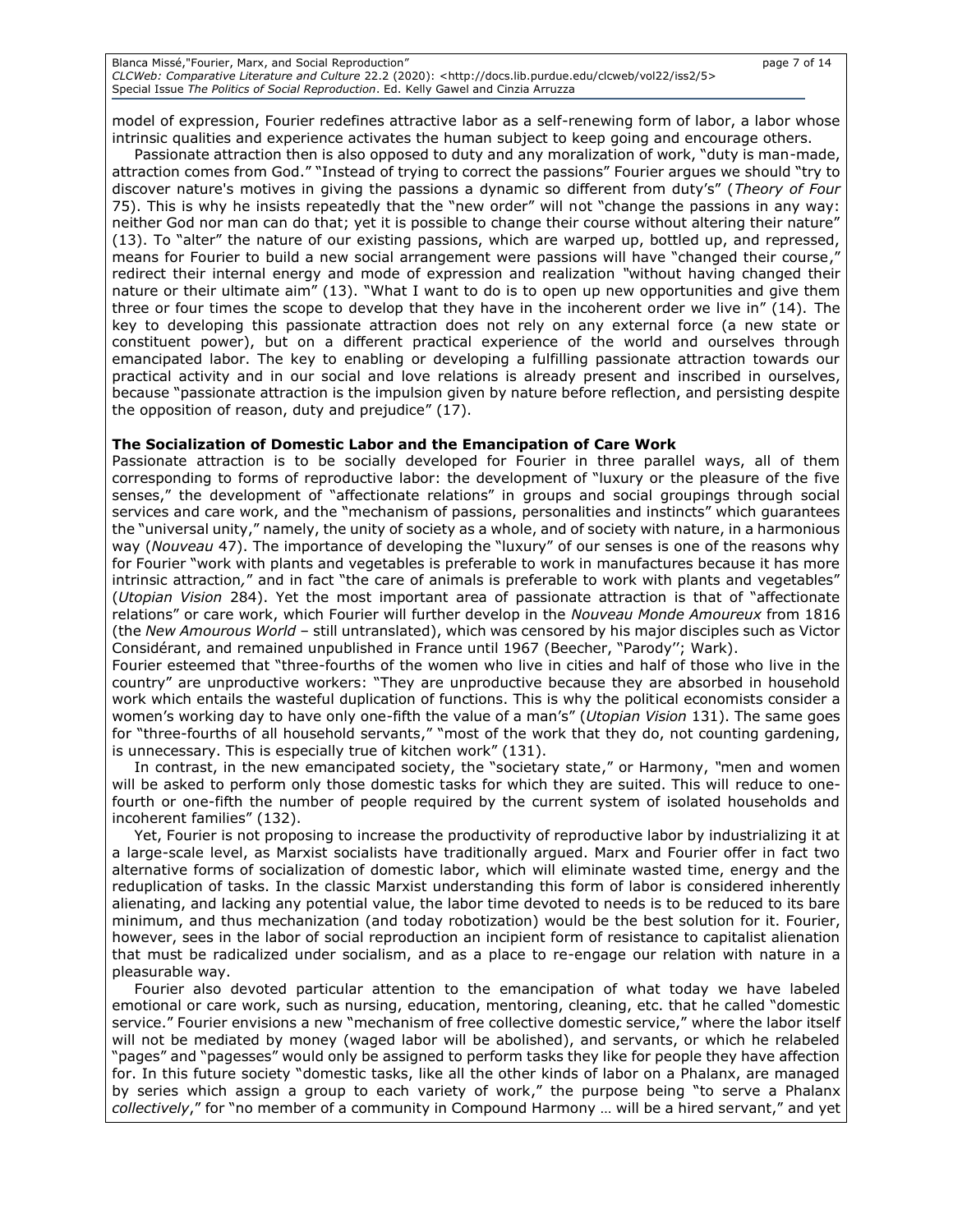"the poorest man will constantly have fifty pages at his service" because everyone will be serving everyone (312).

Thus, in Harmony, domestic service itself will not be abolished, it will be emancipated. What will be abolished is the material infrastructure that enables "the personal domination that debases a man by putting him at the mercy of another's whims." The relation of master and servant is to be liberated from within, so all service is truly and authentically "affectionate service." In Harmony we will be able to care, nurse, clean and cook for the people we love, and this specific form of "labor," maybe the most interpersonal and intimate, will be mainly the place for the production and reproduction of social affect and interpersonal love: "in this way every servant, whether man or woman, will be motivated by friendship, love, or some other form of affection, no matter what kind of domestic work he or she chooses" (313).

## **Labor and Pleasure in Fourier and Marx's Socialisms**

Fourier summarizes his socialist project as that of rendering labor "attractive" and "pleasurable" in a simple and enlightening formula: "Each member will encourage others in their work because each member will perform only the task that pleases him" (*Utopian Vision* 129). In Fourier's new social division of labor the collective experience of pleasure at work (for in Fourier's socialism we always work in groups), translates therefore into a new social relation to labor: work is never to be coerced, only positively encouraged and desired. Each member will encourage others to work out of generosity because work itself will be enjoyable, and the place to (re)establish a social bond of reciprocal happiness. When properly arranged following our three social passions—that is, in short and varied sessions stimulating the "papillone" (or butterfly) passion, adequately appealing to our personal inclinations through the "composite" (or enthusiastic) passion, and to our sense of emulation through the "cabaliste" (or intriguing) passion—labor is to be something one equally desires for oneself as for others, it is to be self-generating or *causa sui,* to borrow the Spinozist formula.

Fourier's formula of guiding criteria for a socialist political economy can be compared and contrasted with the one later popularized by the Marxist movement, following Marx's synthesis in the *Critique of the Gotha Program* (1875): "From each according to his ability, to each according to his needs." (*Marx-Engels* 531). In 1875, Marx appears to have neglected desire and pleasure, and reduced the criteria to allocate labor to two elements: "ability" and "needs." Yet I argue that neither Marx nor Engels ever really neglected the project of making work desirable or pleasurable again, they just left the question of pleasure on the back burner so to speak. Marx's and Engel's early philosophy, where the Fourierist concern of re-associating labor and pleasure is very much present, suffered a brutal amputation by Stalinism, yet this is a thread continuously present in their political thought.

In the quoted passage from 1875, Marx was arguing against Lassalle's abstract programmatic demand of simply equating the project of socialism to that of "emancipating labor" through the "cooperative regulation of the total labor, with a fair distribution of the proceeds of labor" (528). Marx is actually objecting to leaving the labor process intact: it is not enough to redistribute the products of labor, the labor process itself needs to be overhauled, because labor has become "only a means of life," and needs to become again "life's prime want," an object of desire or rather an equivalent of it (531). In his polemic with Lassalle, Marx was indirectly alluding to his earlier elaborations of alienated labor from 1844 and 1845.

The *Economic and Philosophic Manuscripts* outline the multi-faceted alienation of humanity under capitalism, in particular its alienation from "sensuous nature", of nature as a means and as a medium of life ("Economic" 325). In it Marx famously stated "man lives from nature, i.e. nature is his body, and he must maintain a continuing dialogue with it if he is not to die" (328).<sup>11</sup> A year earlier in an 1843 article in the *New Moral World* reviewing Fourier's socialism, Engels stated that :

Fourier goes on *proving the identity of labor and enjoyment*, and shows the irrationality of the present social system, which separates them, making labor a toil, and placing enjoyment above the reach of the majority of the laborers; he shows further, how, under rational arrangements, labor may be made, what it is intended to be, an enjoyment, leaving everyone to follow his own inclinations. ("Progress of Social Reform" 395; Emphasis added)

This conception was still present in Engels' 1878 *Anti-During* where he restated:

<sup>11</sup> See also Butler.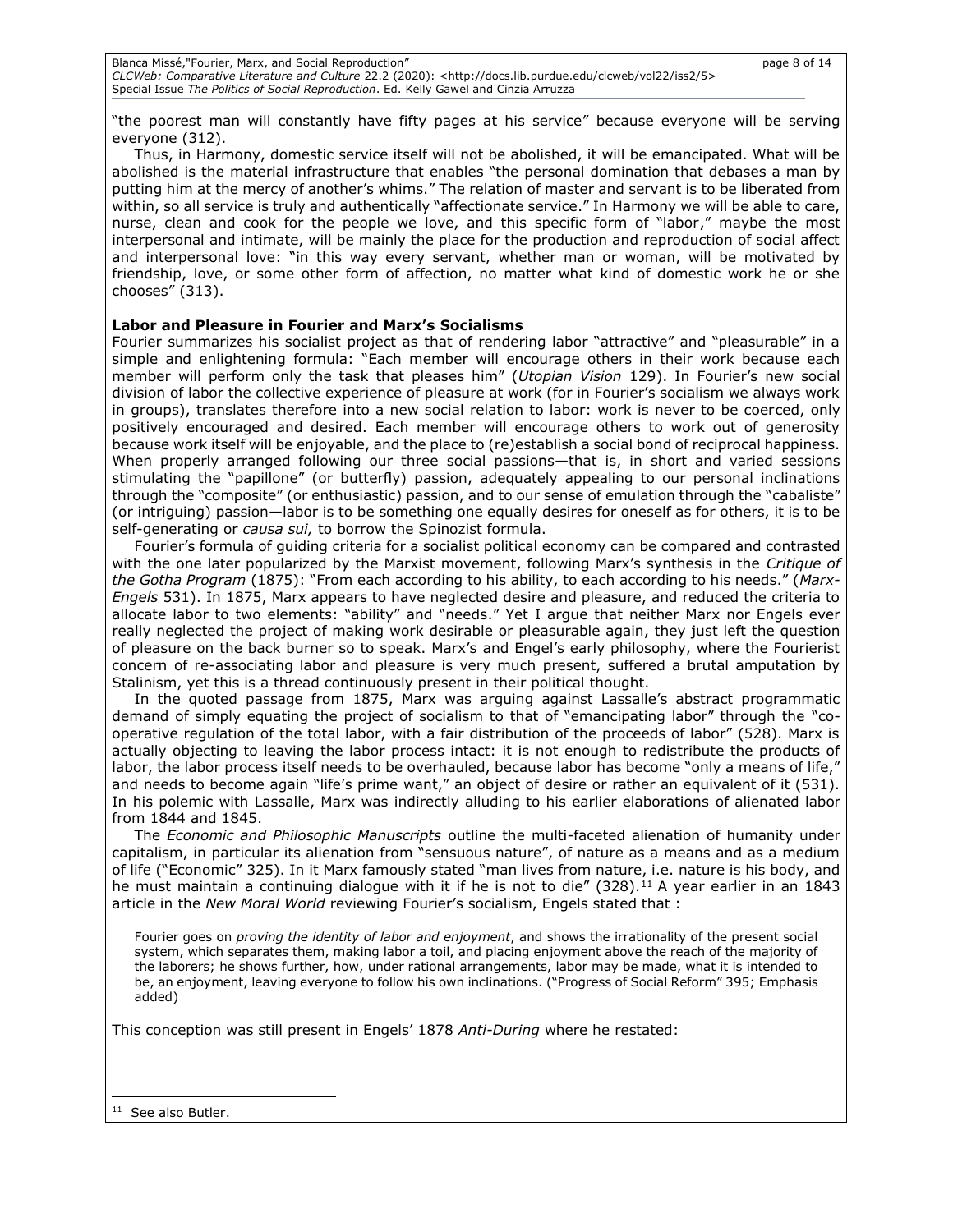Blanca Missé,"Fourier, Marx, and Social Reproduction" and the state of the state of the page 9 of 14 *CLCWeb: Comparative Literature and Culture* 22.2 (2020): <http://docs.lib.purdue.edu/clcweb/vol22/iss2/5> Special Issue *The Politics of Social Reproduction*. Ed. Kelly Gawel and Cinzia Arruzza

The old mode of production must therefore be revolutionized from top to bottom, and in particular the former division of labor must disappear. Its place must be taken by an organization of production in which …. productive labor, instead of being a means of subjugating men, will become a means of their emancipation, *by offering each individual the opportunity to develop all his faculties, physical and mental, in all directions and exercise them to the full — in which, therefore, productive labor will become a pleasure instead of being a burden.* Today this is no longer a fantasy, no longer a pious wish. (*Anti-Durhing* 279-280; emphasis added)

If Marx and Engels "borrowed" from Fourier one of the core missions of socialism, the possibility or rather the political necessity of restoring the "identity of labor and enjoyment," the question remains, however, why the question of pleasure was not brought to the forefront in their own writings, why it had to be toned down, or rather buried in Marx's works in such a way as it could go unperceived by the reader. And the answer to this question can only be found in Marx's own analysis of the alienation of desire and pleasure themselves in capitalism.

#### **Marx's Critique of the Alienation of Pleasure in Alienated Labor**

Fourier inspired Marx to reflect further on the brutal separation between pleasure and labor accomplished by the capitalist mode of production. This very issue, which stimulated Fourier's creative imagination to envision a new society, became for Marx an object of critique of alienated labor. In the *Manuscripts* Marx brings forward the "essential connection" between this separation and property relations: "If the product of labor does not belong to the worker, if it confronts him as an alien power, then this can only be *because it belongs to some other man than the worker. If the worker's activity is a torment to him, to another it must give satisfaction and pleasure.* Not the gods, not nature, but only man himself can be this alien power over man" ("Manuscripts" 330-331; emphasis added). The separation of labor and pleasure presented in the social relations of production is itself embodied in the expropriation of both the product and process of labor, and maintained and reproduced through the social relations of property.

Marx's analysis of the alienation of pleasure goes further, for this separation or alienation of one's enjoyment is not only present "in the activity of labor itself" but also expands to the workers' relation to her own body (326). The dissociation of pleasure from work in the worker leads to the alienation of pleasure from her own physical existence, so that pleasure can only exist in the body of the bourgeois. The worker's physical existence is reduced to mere survival, her bodily activities such as "eating, drinking and procreating" are degraded to mere "animal" functions because they are "abstracted from other aspects of human activity, and turned into final and exclusive ends" (327).

The pleasure of eating for the worker is pure animal pleasure, thus alienated pleasure, but this can also be said of the pleasure of the bourgeois: "To be sure, the industrial capitalist also seeks enjoyment… his enjoyment is only incidental, a means of relaxation; it is subordinated to production, it is a calculated and even an economical form of pleasure, for it is charged as an expense of capital" (Marx, "Manuscripts" 368). In Marx's analysis pleasure is separated from the body of the proletarian, and embodied, in an alienated form, an "economic form of pleasure" in the body of the bourgeois, who can only experience it in a both calculated and ephemeral way (366). The body of the bourgeois is inhabited by a cruel and vampiric form of pleasure which feeds from the pain it exerts on other exploited bodies, and it "regards the slave labor of others... as the prey of his desires" (366). Capitalism has perversely transformed alienated pleasure into an engine for its own development, to the point that capitalist production itself seems to be driven by the "inhuman" desires of the alienated bourgeois body: "the fact that the expansion of production and needs becomes the inventive and ever calculating slave of inhuman, refined, unnatural and imaginary appetites" (358-359).

The ambivalence of Marx towards the experience of pleasure in capitalist society is a result of the fact that bourgeois subjectivity has become the new and seemingly absolute norm for pleasure, and in it pleasure has become alienated by the logic of capitalism itself. When the worker suffers, she suffers from the pleasure of the bourgeois body, and when she experiences pleasure, she experiences only alienated pleasure in a bourgeois form. The risk for Marx is that the experience of pleasure will lead to further alienation, that the more the worker will experience alienated pleasure, the more she will increase her own bodily alienation, and ultimately inhabit a form of bourgeois subjectivity. The fear in Marx is that capitalist alienation has separated completely the workers from her body and from nature, and that pleasure cannot serve as a reliable guide to political liberation. For Fourier, however, pleasure, and more particularly the pleasure experienced in re-arranged forms of reproductive labor, was envisioned as a possible site of anti-capitalist resistance and of re-envisioning a society free of alienation, that is, a site from which an experience of exteriority to capital can be reconstructed.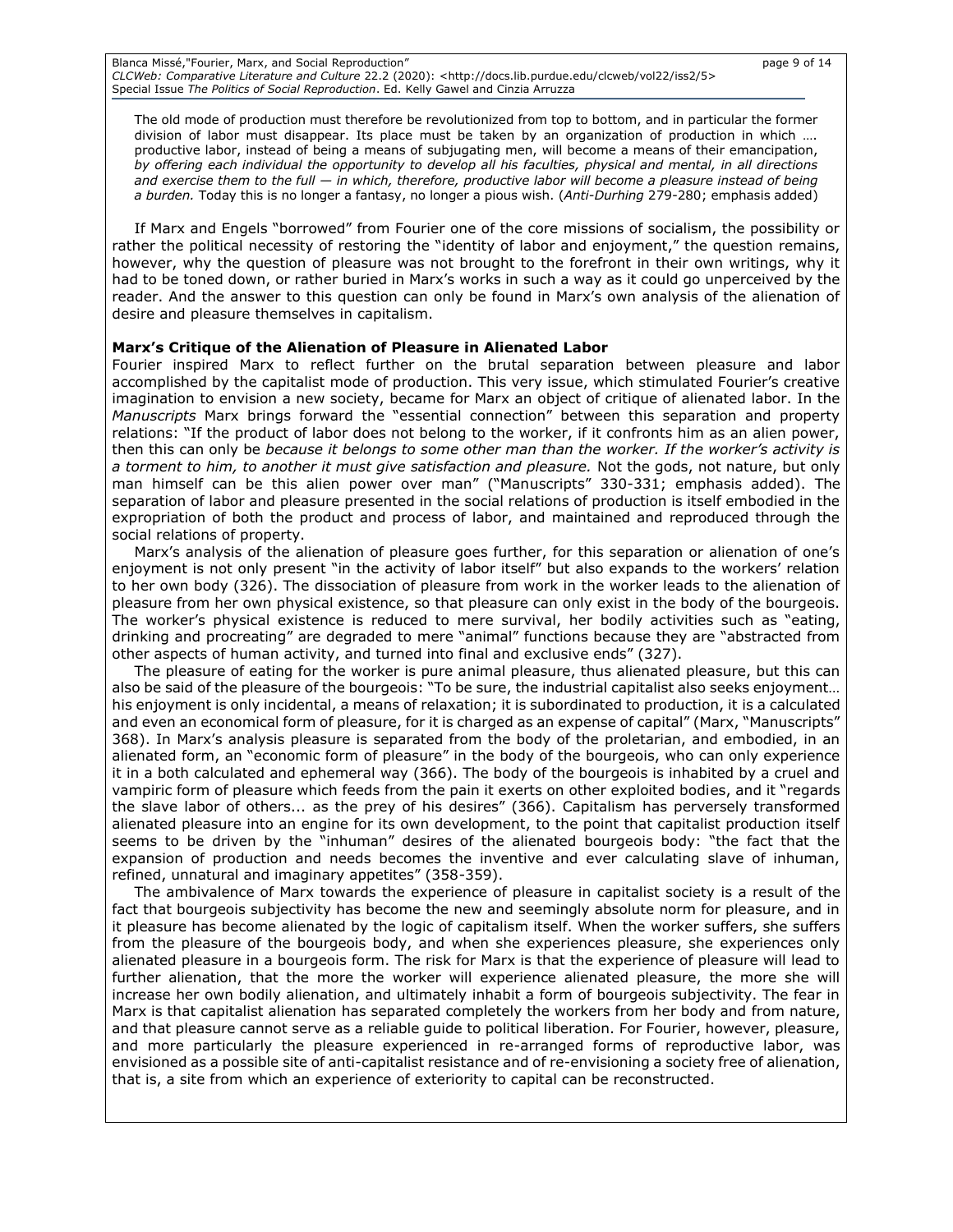#### **Socialism and the Emancipation of Desire**

Where both Marx and Fourier coincided, however, is in the need for socialism to provide a full emancipation of human desire. In the *German Ideology,* Marx polemicized with Stirner's developmental doctrine of the fixation and emancipation of desires, arguing that the question of whether or not human needs became "fixed," that is alienated, or became "freed," and took many forms, was not a matter of historical evolution, but was determined instead by the existence of "material circumstances" to satisfy them (Thomas). In the absence of material means to satisfy basic needs, those needs become mental "fixations" that take over one's whole libidinal system. Marx, however, directed his polemic in a new direction, for the problem with capitalism is not only the fixation of desires because of its systematic failure to provide for basic needs, but the fact that the alienation and fragmentation of the labor process itself produces another kind of fixation or distortion for the harmonious development of human needs and desires. The result is "the one-sided development of one quality at the expense of the rest," the monstrous over-development of some particular needs or desires, and the atrophy of others.

Marx recognizes that capitalism, by expanding human productive capacities through machinery and technology, and by constantly creating new needs and desires, has expanded the horizon of the desirable, and projected humanity into a new era of unfixed and unlimited needs and desires. It has also revolutionized our affective structure by creating the material conditions that would "allow all-round activity and thereby the full development of all our potentialities" or desires. Yet, while opening up these possibilities, capitalism condemned workers to a "one sided development," and as Bhattacharya argues to a social destiny of suffering and frustration, for it seeks to "limit the needs and consumption of the working class," while on the other hand it "creates new needs… with new commodities" (79).

In the Marxist project there is a political theory of liberation of desire, not only of labor, or rather a connection between the emancipation of labor and that of desire. In the early Marx we can find the second part "missing" - maybe because implied - of the 1875 formula. In the 1844 *Manuscripts*, Marx declared that "private property does not know how to transform crude need into human need. Its idealism is fantasy, caprice and infatuation" ("Manuscripts" 359). What is implied here is that socialism must learn to give a human form to our raw needs and desires. It is not a matter of providing for them social and material means for their satisfaction that will not incur in further alienation. In the *German Ideology*, in a part that interestingly Marx crossed over, states: "The Communists have no intention of abolishing the fixedness of their desires and needs - they only strive to achieve an organization of production and intercourse which will make possible the normal satisfaction of all needs, i.e. a satisfaction which is only limited by the needs themselves" (*German* 273).

One can interpret this passage as the equation of communism with a restoration of a stability of needs, as the return to a harmonious social order based on static desires corresponding to basic or "natural" needs - to be contrasted with the "imaginary" ones capitalism has developed in us. This is the position of neo-Hegelian Marxists, which Derrida summarized as the reduction of communism to "the appropriation, in abundance, of everything that can respond to need or desire, the cancelation of the gap between desire and need suspends any excess, any disadjustment, in particular in work" (90). Communism here operates in an imaginary zero-sum game between needs and the existing means to satisfy them. It assumes that happiness is achieved in the triple identity of needs, desires and means. In the name of the abundance of means, communism will eliminate, regulate or harness the proliferation or excesses of needs and desires, setting as a normative standard for the desirable what already exist, what is being socially produced and distributed.

Yet there is another possible reading of Marx, closer to Fourier. For the latter the problem of our contemporary industrial civilization is precisely that "we have few passions and hardly sufficient means to satisfy a quarter of them; this is why our globe is for the moment one of the most miserable in the universe" (Fourier, *Theory of Four* 95). If "happiness" as Fourier asserts in the *Theory of the Four Movements*, "consists in having many passions and many means of satisfying them," the main goal of socialism, is to resolve such a painful disproportion by producing an abundant multitude of means and passions (95). Needs, desires and means entertain here a dialectical relation: they proliferate and stimulate each other. Therefore, we must produce the means to satisfy our passions or desires, and expect that those new means of production will not only satisfy but also generate new desires and pleasures.

One can in fact read Marx's vision of communism in this very way, as the organization of production to provide not only the means of satisfaction of existing needs but also the material conditions for the development of new desires, for he points out, quite importantly, that the "normal satisfaction of all needs, i.e. a satisfaction which is only limited by the needs themselves." If one reads Marx carefully the only "normative" standard to limit or evaluate needs, their degree of satisfaction is given "by the needs themselves," which here, as Fourier's passions, are self-regulating. In this alternative reading of Marx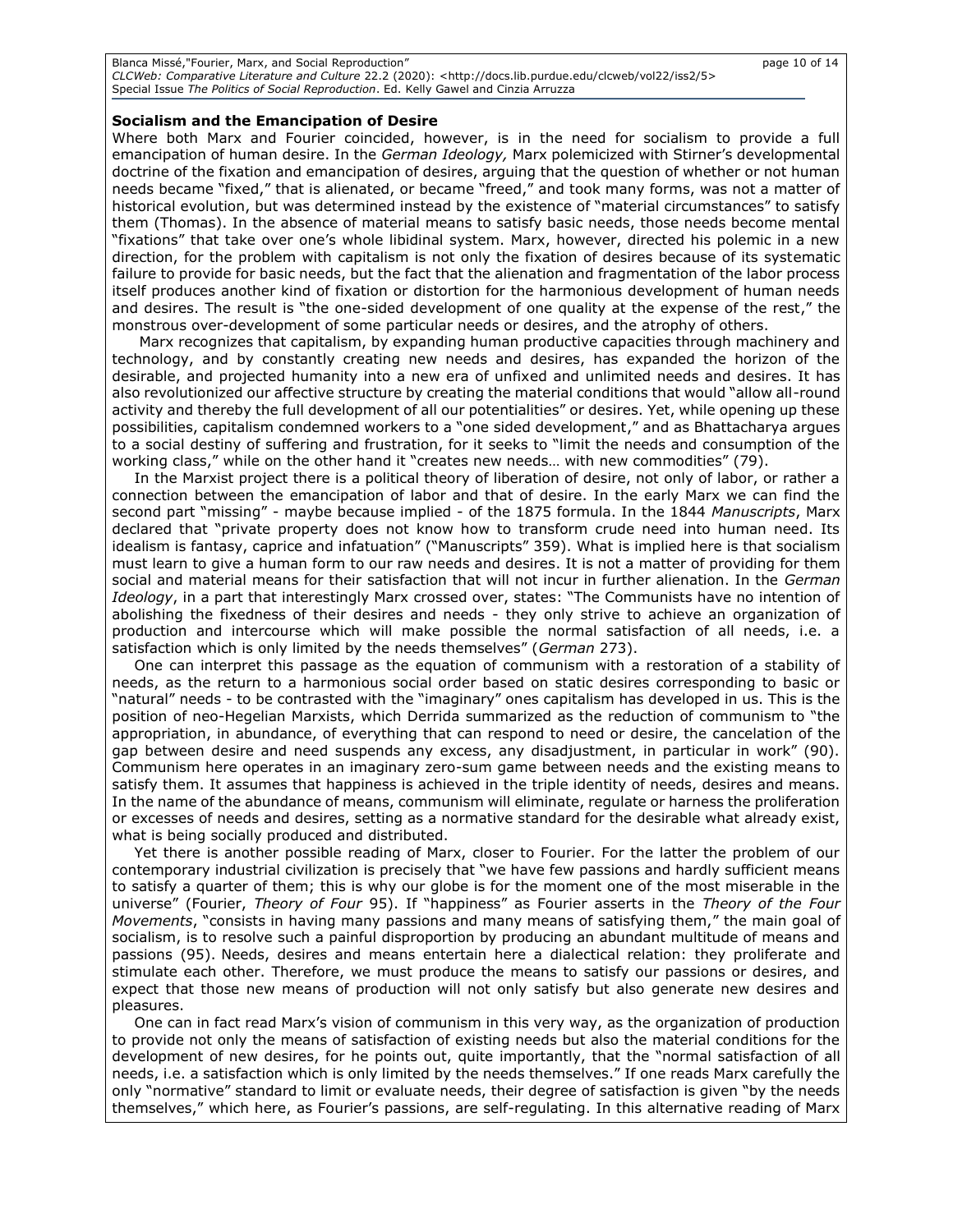Blanca Missé, "Fourier, Marx, and Social Reproduction" page 11 of 14 *CLCWeb: Comparative Literature and Culture* 22.2 (2020): <http://docs.lib.purdue.edu/clcweb/vol22/iss2/5> Special Issue *The Politics of Social Reproduction*. Ed. Kelly Gawel and Cinzia Arruzza

with Fourier, one is not to be afraid of excessive desires, but of excessive limitations or obstacles to their satisfaction. The "fixity" of needs and means of satisfaction, in this liberated version of communism, implies the idea that to each desire must correspond a material means to satisfy it. It thus asserts a right to pleasure, or to the satisfaction of desires, as a guiding principle of the communist political economy.

This is precisely the definition of communism as the "realm of freedom" present in the economic manuscripts for *Capital* by the late Marx:

The realm of freedom really begins only where labor determined by necessity and external expediency ends; it lies by its very nature beyond the sphere of material production proper…This realm of natural necessity expands with his development, because his needs do too; but the productive forces to satisfy these expand at the same time. …The true realm of freedom, the development of human powers as an end in itself, begins beyond [the realm of necessity], though it can only flourish with this realm of necessity as its basis. (*Capital*  III: 958-959).

The realm of freedom is precisely where labor is not determined by necessity anymore, it is where labor can be motivated by desire and self-development, it is thus where "human powers," practical activity and desire can expand "beyond the sphere of material production proper." To go "beyond" the sphere of material production requires precisely to go back to what lies beneath it, to what is simultaneously presupposed as necessary and negated by it: the "realm of natural necessity," which is socially produced, that is the sphere of social reproduction. Communism will not eliminate the realm of needs, it will emancipate labor from need, which in return will also emancipate desire from need, so that one could desire what one does not need, or does not need yet, for unforeseen desires and pleasures will expand and develop "the realm of natural necessity." New desires will generate new needs, which will generate new means and so on and so forth. The liberation from within of the "realm of natural necessity," that is of the sphere of social reproduction, is akin to Fourier's call to re-develop passionate attraction in all forms of labor, especially those engaged in social reproduction.

#### **Materialist Philosophies of History**

Both Marx and Fourier share the desire of replacing the capitalist economic order through a new system geared to satisfy humanity's needs and desires, including the desire of making work enjoyable again. Marx's realist strategy echoes and responds at the political level to the hierarchies established by the capitalist system itself, the primacy of production over social reproduction, and of production over consumption. Dismantling the system requires an order of execution, which entails *first* the expropriation and transformation of its core. This is why the necessary beginning to radically transform and replace capitalism is the restructuring of industrial or productive labor, for that is the core of the capitalist profit-making machine. And it is also necessary that this goal be realized by the social subject constituted by these social relations: the industrial proletariat in alliance with the rest of waged and unwaged proletarians and dispossessed. Political organizing and revolution will have to begin at the hidden and well-guarded center of capitalist production, the industrial sector. Marx, applying Hegelian logic, proposes to turn the logic of capital against itself from within itself.

Fourier takes on an alternative route to build socialism, which can be articulated not as opposed to Marx's but as complementary to it, for he aims at reactivating the forces of production operating in the "second circuit," which entail mobilizing the gendered and racialized sectors of the proletariats who perform the labor of social reproduction, in particular workers gendered as women. Fourier proposed to start precisely from what is negated, rejected, excluded and invisibilized in capitalist production: the necessary but also potentially more pleasurable work of social reproduction, and the subject assigned to it in the early 19th century, women and children. Fourier foresees the possibilities of social changes through the reactivation of affect and a reconnection with nature in the sphere of social reproduction.

If for Hegel the engine of historical change is the realization of the idea of Reason, or rationality, and for Marx it is the class struggle framed as the clash between the living forces of production, mainly labor, and the given relations of production; for Fourier, the dynamo of history are the relations of attraction, and the politics of affect: "Each historical period has an attribute which forms the *pivot of mechanism* and whose absence or presence determines a change of period. This attribute is always drawn from love" (*Utopian Vision* 194). By "attribute" Fourier means, in a neo-Spinozist way what our understanding perceives of the existing social order as it expresses as the "full character" or essence of Nature/God in society. Of the many attributes of God/Nature we perceive in the social order (providence, justice, geometry) there are "pivotal attribute" which have the" *"drawn from love"* or affect, those that express and expand the desire or conatus at work in society and become crystallized in social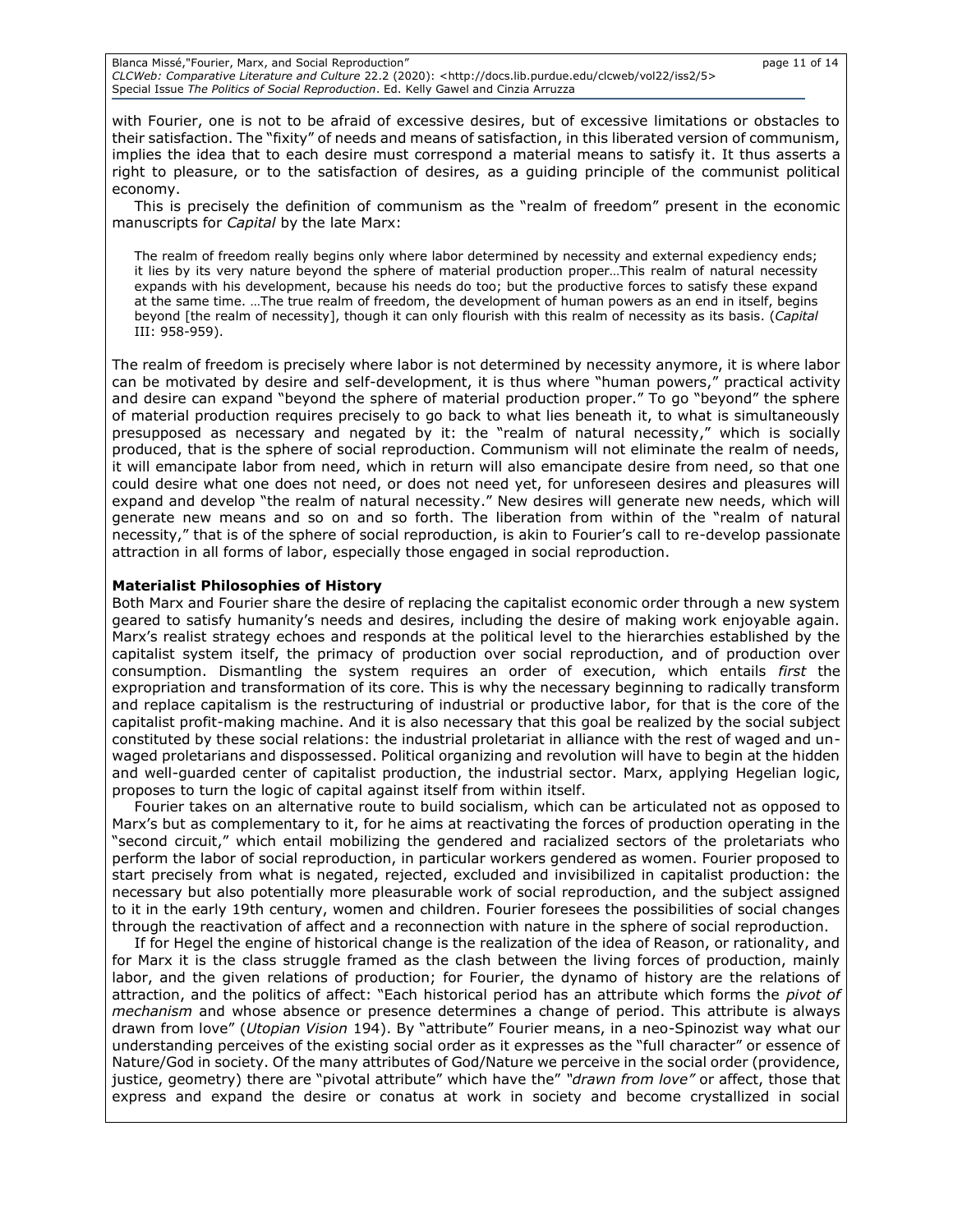Blanca Missé, "Fourier, Marx, and Social Reproduction" page 12 of 14 *CLCWeb: Comparative Literature and Culture* 22.2 (2020): <http://docs.lib.purdue.edu/clcweb/vol22/iss2/5> Special Issue *The Politics of Social Reproduction*. Ed. Kelly Gawel and Cinzia Arruzza

institutions. The "pivotal attribute" which allowed the change from Barbarism to Civilization for example was "the civil liberty of the wife" (*Utopian Vision* 194). It is the social reconfiguration of affect that enables social change which for Fourier is not to be thought of as a revolution, that is as a change of structure, but as a reorientation of and shift in the existing social structures of affect: "As a general proposition, the Pivotal Attribute which is also drawn from amorous customs gives rise to all others, but the secondary attributes do not give rise to the pivotal and lead only very slowly to a change in period" (194).

Social transformation in Fourier is the result of a dialectical revolution initiated from below, at the level of the living infrastructure, which for Marx would be that of the forces of production, which instead of breaking through the mode of production, just need to re-orient and reground their productive capacity. Changes in the social relations of affect will lead to changes in the sphere of production and reproduction not through revolution but through de-association and re-association in phalansteries. So that Fourier predicted: "if we adopted the system of amorous guarantees which will be adopted in the sixth period, this measure alone would provide us with a means to escape civilization and to enter the sixth period" (194). As Pierre Macherey stated, Fourier's theory of social change exhorts us to "renounce to revolutionize society from above, as civilization infected social reformers argue, for they believe it is enough to change the institutions or the political regime of a State" (324; my translation).

In Fourier the pivotal attribute is expressed in the degree of freedom of women:

In the fourth period [the pivotal attribute] is the absolute servitude of women; in the fifth period it is the exclusive marriage and the civil liberties of the wife; in the sixth period it is the amorous corporation which assures women the privilege of which I have already spoken.

As a general proposition: Social progress and changes of period are brought about by virtue of the progress of women towards liberty, and the social retrogression occurs as a result of a diminution in the liberty of women. (*Utopian Vision* 195)

## **Conclusion**

If, as Bhattacharya argues, SRT "displays an analytical irreverence to "visible facts" and concepts produced by capitalism, it is fair to state the Fourier's theory displays an analytical boycott of them (2). As Barthes pointed out, Fourier's operation is that of invention rather than that of inversion, and in this sense he almost outdoes the early Marx's project of a "ruthless criticism of all that exists" ("Letter" 145). In the relation of inversion or negation, the new form carries the imprint of what is negated. Yet as Barthes signals, Fourier is inventing something radically new to return to the origin, nature: "the rule of invention is a rule of refusal: to doubt absolutely (more than did Descartes, who, Fourier thought, never made more than a partial and misplaced use of doubt), to be in opposition with everything being done, to treat only of what has not been treated, to stand apart from 'literary agitators', Book People, to preach what Opinion holds to be impossible" (88).

The "utopian" character of his method of critique is precisely that it is grounded entirely outside of capital, aspiring to be almost impermeable to the logic of capital. It departs from and remains outside of it and for this very reason its political theory of liberation is in the form of fiction, and not in that of a critique of political economy. Yet it is not a utopia rooted in nowhere. It speaks from another place which is paradoxically already present in us, that of affect and desire, in order to re-invent another form of human association, a socialism akin to a Spinozist libidinal naturalism.

Social Reproduction Theory has the possibility of exploring these two possible circuits of Marxist theory, the dominant trend of critique and the emergent trend of socialist fiction, not in order to resolve their tension, but to establish their intersections, contradictions and also their possible parallelisms and homologies. In addition to the critique of existing power structures and forms of alienated labor that must materially and strategically replaced, Marxism also needs to cultivate forms of labor and modes of the labor process where pleasure is not completely negated, and where desire can find fertile grounds to re-imagine a different society and push back against the rule of capital. In its reconceptualization of labor from broader lenses, SRT has the opportunity to forward a vision for emancipated labor that goes beyond its critique of the logic of productivism and profit, one that dissociates labor from need to reassociate it with pleasure, so labor can become productive again in a different fashion, a labor that can be "cause of itself" because it is cause of desire and pleasure.

**Works Cited**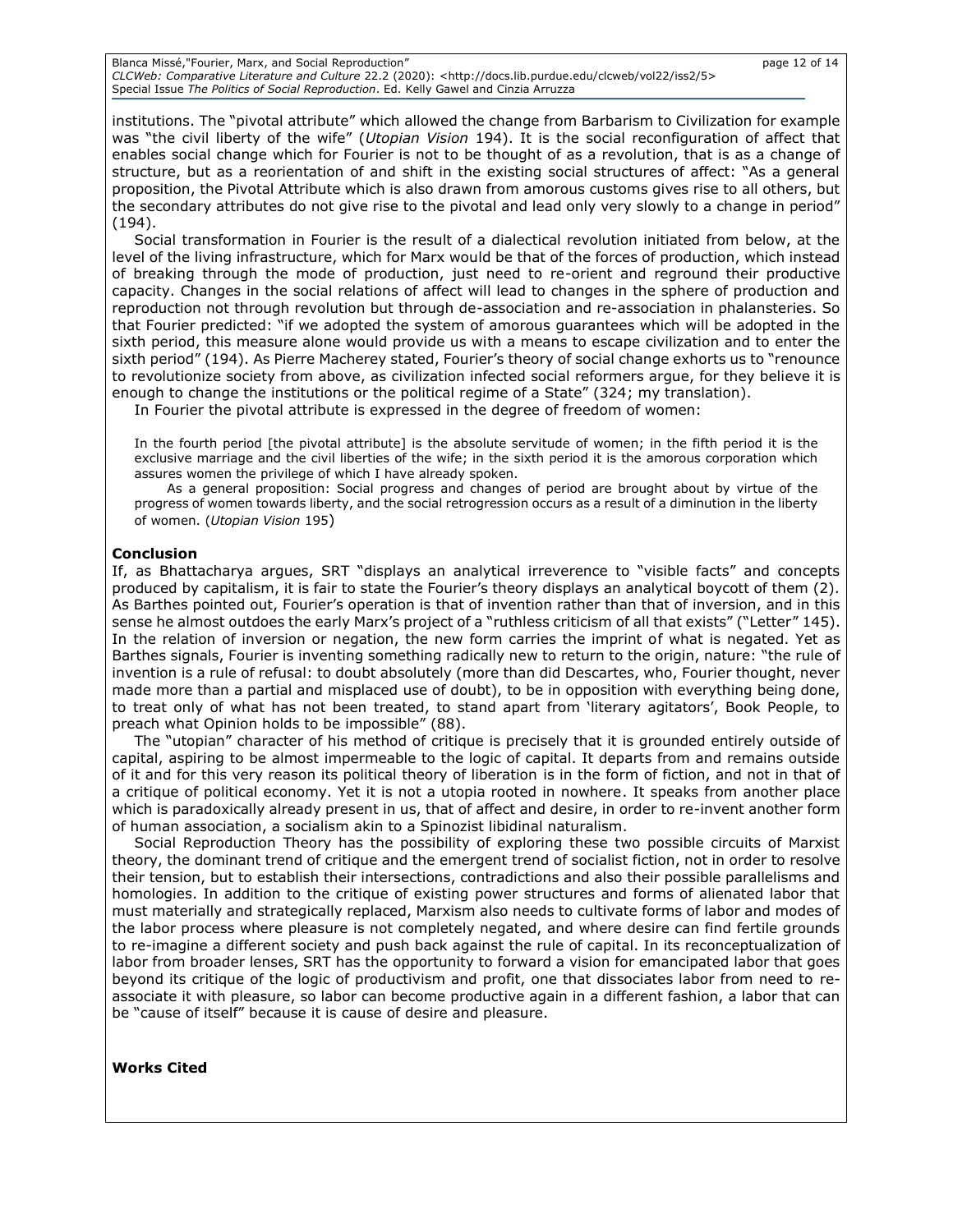Blanca Missé,"Fourier, Marx, and Social Reproduction" **page 13** of 14

*CLCWeb: Comparative Literature and Culture* 22.2 (2020): <http://docs.lib.purdue.edu/clcweb/vol22/iss2/5> Special Issue *The Politics of Social Reproduction*. Ed. Kelly Gawel and Cinzia Arruzza

Abensour, Miguel. "The History of Utopia and the Destiny of Its Critique." *The Political Uses of Utopia: New Marxist, Anarchist and Radical Democratic Perspectives, edited by* S.D. Chrostowska and J.D. Ingram, Columbia University Press, 2016, pp. 3-56. Barthes, Roland. *Sade, Fourier, Loyola.* U of California P, 1989. Beecher, Jonathan. *Charles Fourier: The Visionary and His World*. University of California Press, 1986. Beecher, Jonathan. "Parody and Liberation in The New Amorous World of Charles Fourier." *History Workshop Journal,* Volume 20, Issue 1, 1985, pp. 125-133 Bhattacharya, Tithi. *Social Reproduction Theory: Remapping Class, Recentering Oppression.* Pluto Press, 2017. Brenner, Johanna, and Barbara Laslett, "Gender, Social Reproduction, and Women's Self-Organization: Considering the US Welfare State." *Gender & Society,* vol. 5, no. 3, 1991, pp. 311-333. Butt, John. "Introduction." *A New View of Society and Other Writings*, by Robert Owen, Dent & Sons, 1977. Butler, Judith. "The Inorganic Body in the Early Marx. A Limit-Concept of Anthropocentrism." *Radical Philosophy,* Volume 2, Issue 6, 2019, pp. 3-16. Debout, Simone. *L'utopie de Charles Fourier.* [Les presses du réel,](https://fr.wikipedia.org/wiki/Les_presses_du_r%C3%A9el) 1998. Derrida, Jacques. *Specters of Marx.* Routledge, 1994. Engels, Friedrich. "Anti-Duhring*.*" *Marx and Engels Collected Works,* vol. 25, Lawrence & Wishart, 2010, pp. 5-309. ---. "Progress of Social Reform on the Continent." *Marx and Engels Collected Works,* vol. 3, Lawrence & Wishart, 2010, pp. 392-408. Ferguson, Susan. "Intersectionality and Social-Reproduction Feminisms: Toward an Integrative Ontology." *Historical Materialism,* vol. 24, no.2, 2016, pp. 38-60. Fourier, Charles. *Le nouveau monde industriel et sociétaire* (The New Industrial and Societary World). Librairie sociétaire, 1848. \_\_\_ *Selections From the Works,* intro. by Ch. Gide, trans. by J. Franklin, Sonnenschein, 1901. ---. *The Theory of the Four Movements.* Cambridge UP, 1996. ---. *The Utopian Vision of Charles Fourier: Selected Texts on Work, Love, and Passionate Attraction.* Edited by Jonathan Beecher, Beacon Press, 1971. ---. *Theory of Universal Unity*. Vol. 1, Sonnenschein, 1901. Fox, John. *Marx, the Body and Human Nature.* Palgrave Macmillan, 2015. Granter, Edward. "Industrialism, Utopia and the End of Work." *Critical Social Theory and the End of Work,* Routledge, 2019, pp. 31-50. Gribaudi, Maurizio. *Paris ville ouvrière. Une histoire occultée (1789-1848).* La Découverte, 2014. Harvey, David. *Paris, Capital of Modernity*. Routledge, 2006. Hazan, Éric. *L'Invention de Paris. Il n'y a pas de pas perdus*. Seuil, 2012. Hemmens, Alastair. "Charles Fourier, Utopian Socialism and Attractive Labor." *The Critique of Work in Modern French Thought: From Charles Fourier to Guy Debord* Palgrave Macmillan, 2019. Hobsbawm, Eric. *The Age of Revolution, 1789-1848.* Vintage Books, 1991. \_\_\_. "Marx, Engels and Pre-Marxian Socialism" (1986). *How to Change the World, Reflections on Marx and Marxism,* Yale University Press, 2011, pp. 16-47. INSEE, "1789-1989, Deux siècles d'urbanisation." INSEE 1989. Jameson, Fredric. *Archaeologies of the Future.* Verso, 2005. Lebowitz, Michael. *Beyond Capital: Marx's Political Economy of the Working Class. Palgrave, 1991.* Leopold, David. "The structure of Marx and Engels's Considered Account of Utopian Socialism." *History of Political Thought*, Vol. 26, no. 3, 2005, pp. 443-466. Levi, Jane. "Charles Fourier Versus the Gastronomes: The Contested Ground of Early Nineteenth-Century Consumption and Taste." *Utopian Studies*, Vol. 26, Issue 1, 2015, pp. 41-57. Luxton, Meg. "Feminist Political Economy in Canada and the Politics of Social Reproduction." *Social Reproduction: Feminist Political Economy Challenges Neo-Liberalism,* McGill University Press, 2006, pp. 11-44 Macherey, Pierre. *De l'utopie!* (On Utopia). De l'incidence éditeur, 2011. Marx, Karl. *Capital*. Vol. I*,* Penguin, 1990. ---. *Capitalˆ.* Vol. III, Penguin 1991. ---. "Economic and Philosophical Manuscripts." *Early Writings.* Penguin*,* 1992, pp. 279-400. ---. "Letter to Ruge, September 1843." *Marx and Engels Collected Works*. Vol. 3, Lawrence & Wishart, 2010, pp 141- 145. ---, and Friedrich Engels. *The German Ideology.* Prometheus, 1976. ---, and Friedrich Engels. *The Marx-Engels Reader*. Edited by Robert C. Tucker, Norton, 1978. Moret, Frédéric . *Les socialistes et la ville, Grande-Bretagne, France, 1820-1850.* ENS Éditions, 1999. Offen, Karen M., *The Women Question in France, 1400-1870.* Cambridge University Press, 2017. Sewell, William H. Work and Revolution in France: The Language of Labor from the Old Regime to 1848. Cambridge UP, 1995. Tacussel, Patrick. *L'imaginaire radical : Les mondes possibles et l'esprit utopique selon Charles Fourier.* Les presses du réel, 2007. Thomas, Paul. "Karl Marx and Max Stirner," *Political Theory*, Vol. 3, No. 2, 1975, pp. 159-179. Vogel, Lise. *Marxism and the Oppression of Women.* Haymarket, 2013. Wark, McKenczie ."Charles Fourier's Queer Theory." *The Spectacle of Disintegration: Situationist Passages Out of the Twentieth Century*, Verso, 2013, pp. 73-84.